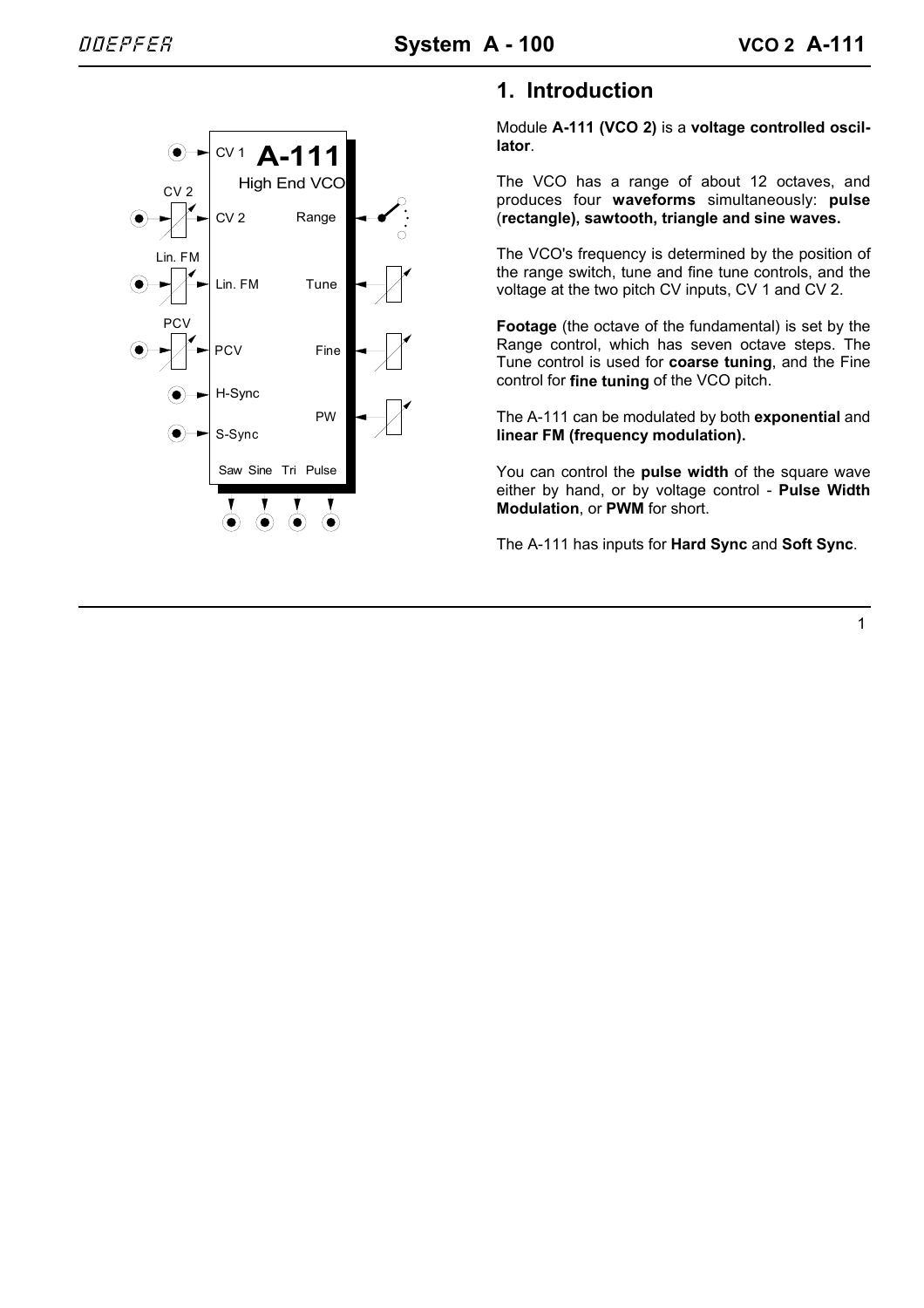# 2. VCO 2 - Overview **CONTING CONTA**



| <b>10 Range:</b>   | 7-position switch for octave selection                     |
|--------------------|------------------------------------------------------------|
| ② Tune:            | Control for coarse tuning                                  |
| <b>3</b> Fine:     | Control for fine tuning                                    |
| 4) CV 2 :          | Attenuator for pitch CV at input $\Theta$                  |
| (5) PW :           | Manual control for pulse width                             |
| 6 PCV:             | Attenuator for PWM voltage at PCV <sup>o</sup>             |
| <b>7</b> Lin. FM : | Attenuator for voltage at linear FM<br>input $\bm{\Theta}$ |

# **In- / Outputs:**

| $O$ CV 1 :        | Pitch control input (1 V/oct.)      |
|-------------------|-------------------------------------|
| <b>@ CV2:</b>     | ditto, level adjustable with 4      |
| $\odot$ Lin. FM : | CV input for linear FM              |
| <b>O</b> H-Sync:  | Input for hard synchronisation      |
| <b>O</b> S-Sync:  | Input for soft synchronisation      |
| <b>O</b> PCV:     | Input for pulse width modulation CV |
| $0, 0, 0, 0$ :    | VCO outputs                         |
|                   |                                     |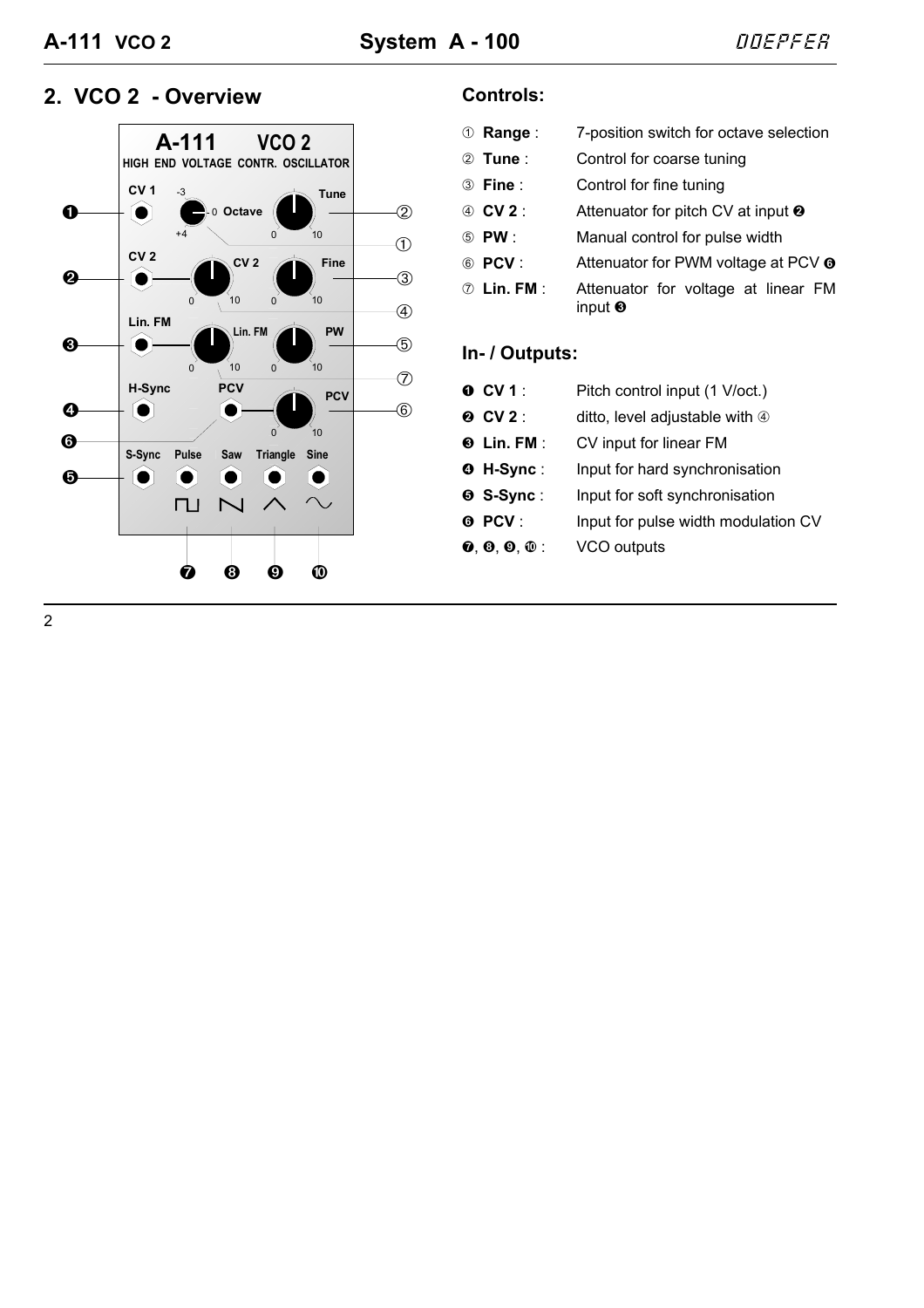# **3. Basics**

## **3.1 Waveforms**

Module A-111 puts out four waveforms simultaneously. All these signals have the same pitch, since all are controlled by the same CVs at inputs  $\boldsymbol{0}$  and  $\boldsymbol{0}$ .

## **Sawtooth**

The VCO's sawtooth waveform is available at output  $\odot$ . It has a 'cutting' sound, rich in overtones. All the harmonics of the fundamental are present, with a linear reduction in intensity as the harmonic series progresses - so that the second harmonic is half as strong, the third is one third, the fourth a quarter, etc. (see Fig. 1).

Sawtooth waves are ideal for synthesizing sounds which are rich in harmonics, such as percussion, brass or vocal timbres, and as the carrier input to a vocoder.

## **Pulse wave**

The VCO produces a square / rectangle wave at output  $\Phi$ . You can alter its **pulse width** (see Fig. 2) by hand or by voltage control (**pulse width modulation** or **PWM** for short**)**.





A **symmetrical pulse wave** (ie. an exact square wave, with a pulse width of 50%) has only odd harmonics of its fundamental (see Fig. 3) and produces a typically hollow sound.



**Fig. 2**: Rectangle waves with different pulse widths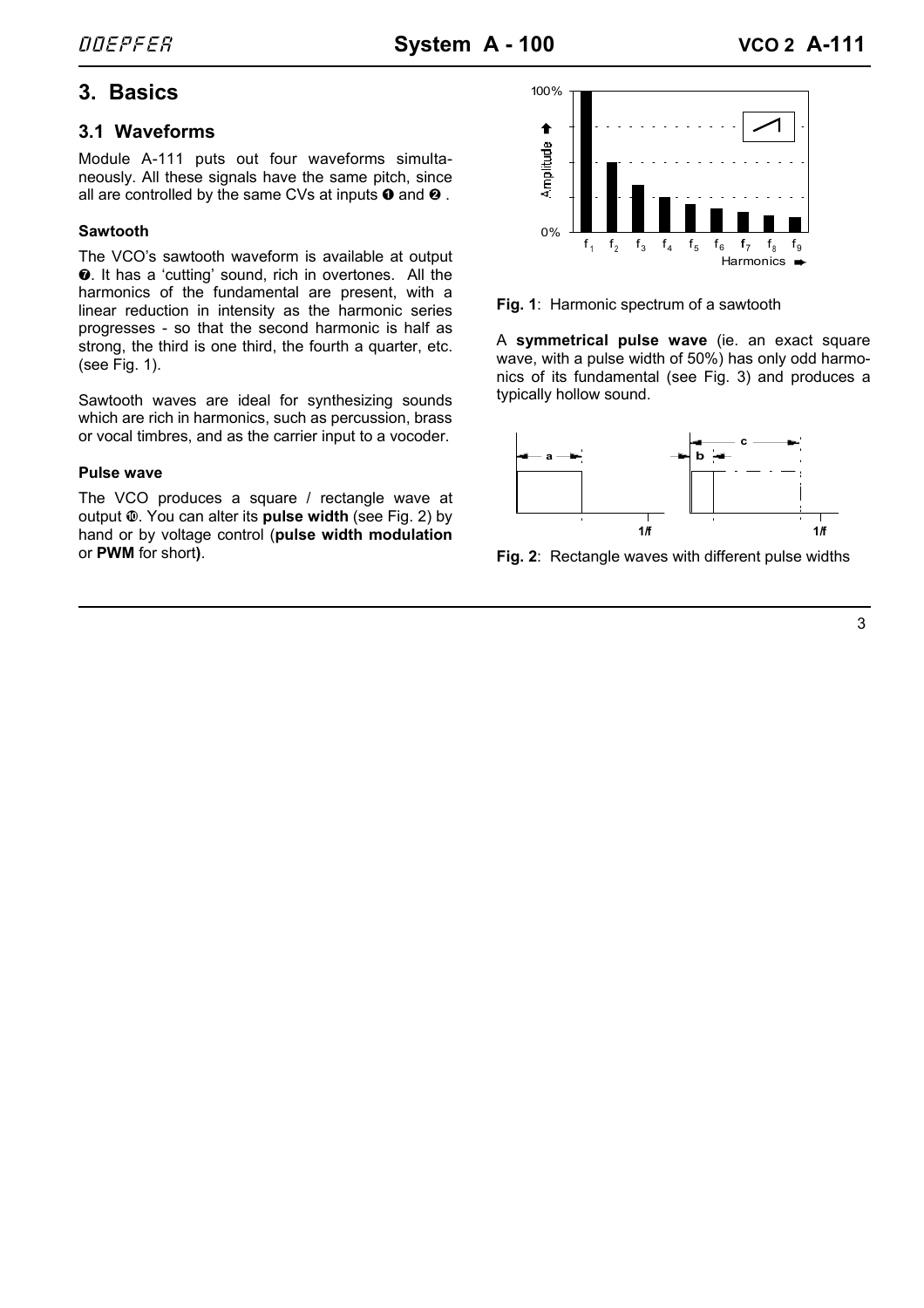

**Fig. 3**: Harmonic spectrum of a true square wave

The further the pulse width deviates from 50% (see Fig. 2, b and c), the weaker the lower harmonics become, and the more the sound gets thin and nasal.

Pulse waves are often used as a sound source in subtractive (filtered) synthesis, because of their rich overtones, and are good at producing woodwind-like timbres.

## **Triangle wave**

A triangle wave (output  $\odot$ ) is poor in upper harmonics, and sounds softer and more mellow. It only contains odd harmonics, whose strength decreases exponentially - the third harmonic is a ninth as strong, the fifth 1/25, and so on.



**Fig. 4:** Harmonic spectrum of a triangle wave

Because of their soft, rounded timbre, triangle waves are ideal for synthesizing timbres like flute, organ and vibes. Because of the comparative weakness of the upper harmonics, they are not ideal for treating with a low pass filter, in subtractive synthesis.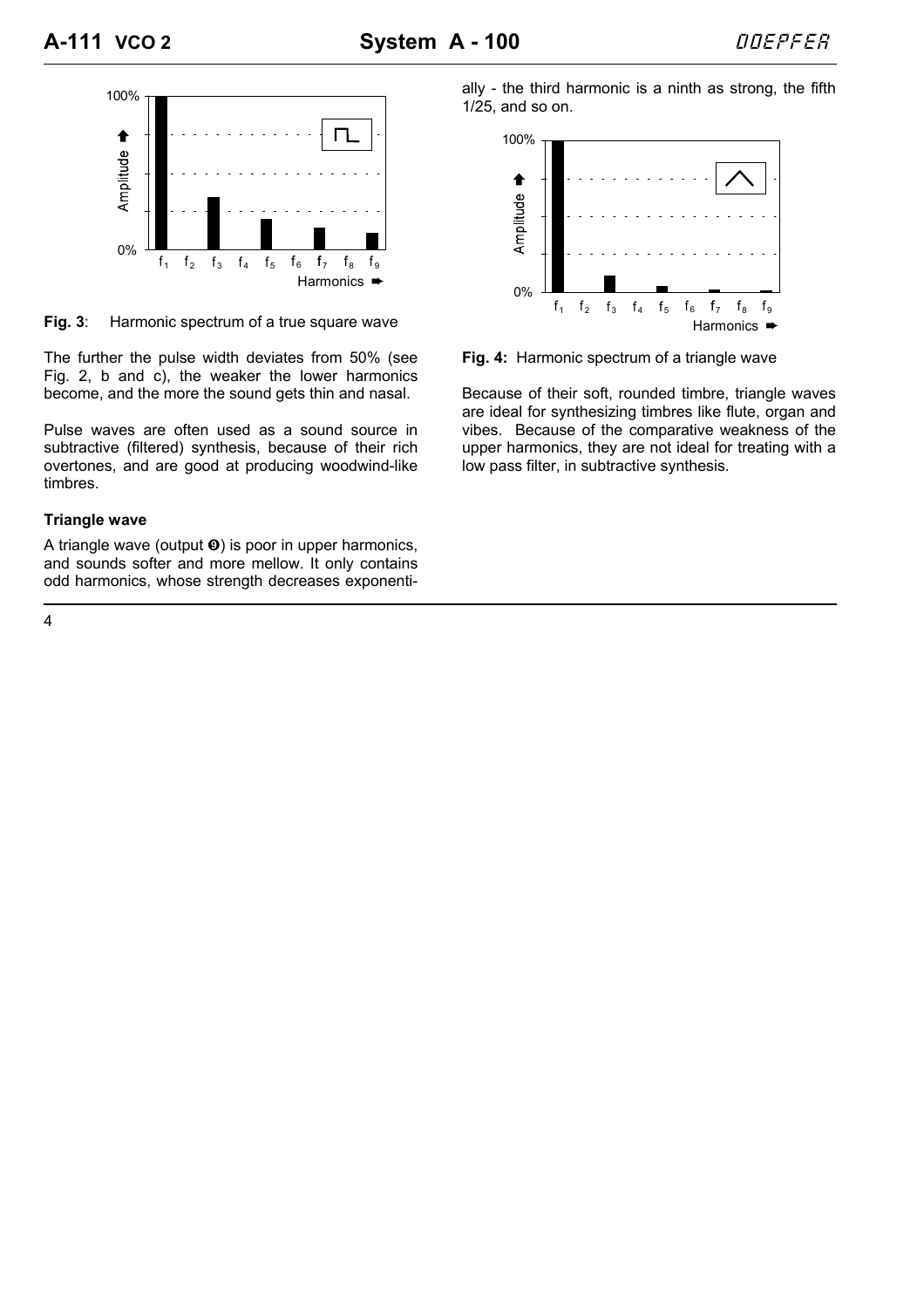#### **Sine wave**

Sine waves are pure waves: they just contain the fundamental, without any harmonics (see Fig. 5). They are thus not suitable for subtractive synthesis (shaping sound with a filter) - as there's nothing to take away!



**Fig. 5:** Spectrum of a sine wave

# **3.2 Frequency Modulation (FM)**

Since the frequency of the VCOs can be voltage controlled, that of course makes **frequency modulation** (FM) possible. The frequency changes continuously, depending on the incoming voltages at CV1 and CV2. In contrast with the standard VCO module (A-110), the A-111 provides two types of frequency modulation.

For **exponential FM** (like on the A-110) you simply input a modulation signal via the normal CV inputs,  $\bullet$ or  $\odot$ . For **linear FM** there is a dedicated CV input  $\odot$ , complete with attenuator.

If the modulation signal is in the **sub-audio range** (for instance modulation with a slow LFO), there'll be no real difference noticeable between the two types. The result in both cases is a typical vibrato (see Fig. 6).



**Fig. 6**: Frequency modulation with a slow LFO (vibrato)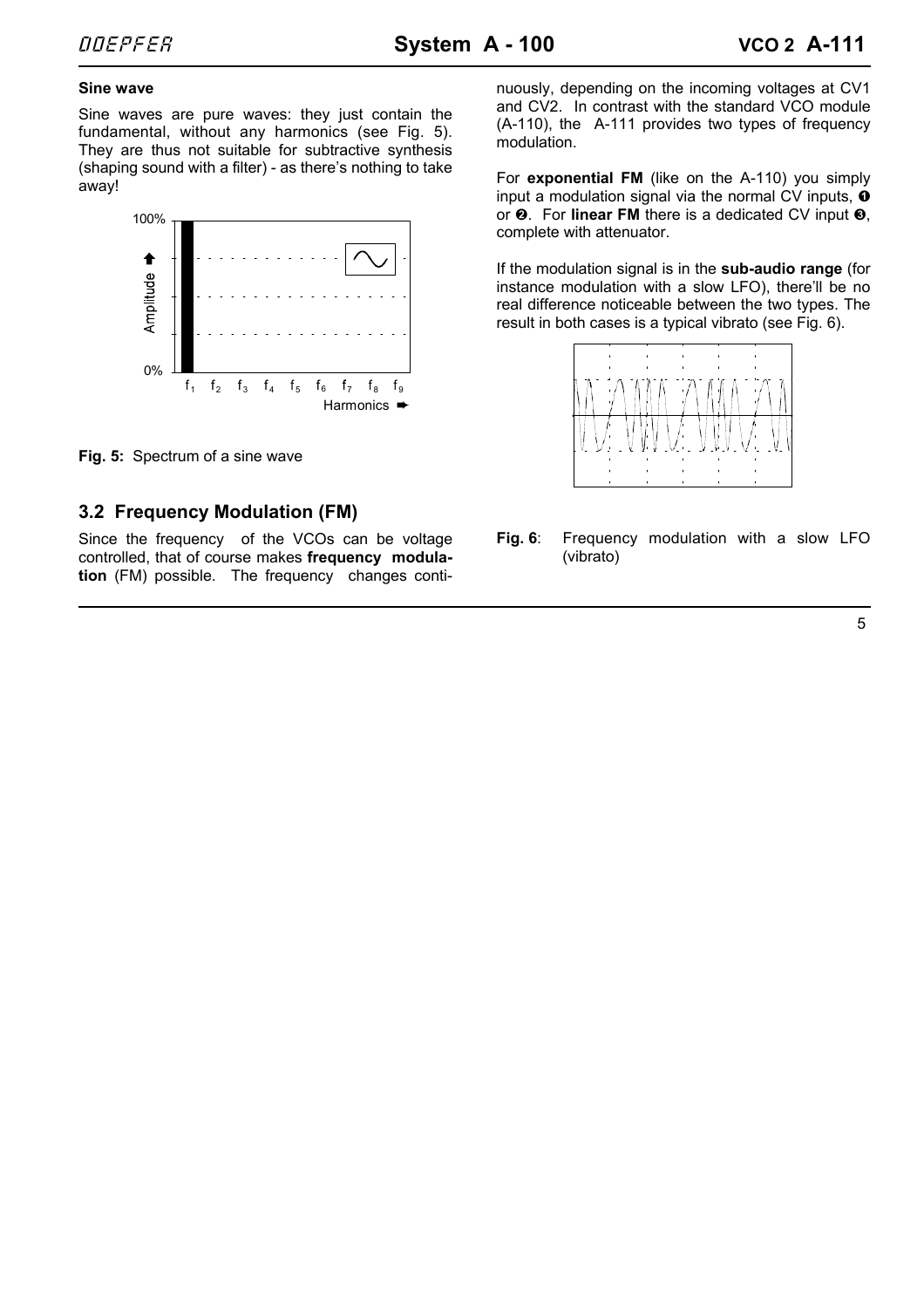Completely different sounds will emerge, though, if the modulation frequency is in the **audio range**.

#### **Exponential FM in the audio range**

For exponential FM, patch the modulation voltages into  $CV$  input  $①$  or  $②$  (see Fig. 7).



**Fig. 7**: Frequency modulation in the audio range

Thanks to the rapid changes in the modulated VCO's pitch, **side bands** are created: as well as the two original frequencies, you also get the frequencies created by their **sum and difference** (for instance a modulation frequency of 100 Hz and a carrier frequency of 500 Hz produce side bands at 400 Hz and 600 Hz).

When you try this out for the first time, start off with sine waves, and slowly raise the modulation frequency from the sub-audio into the audio range.

If you use waveforms other than sine waves in FM in the audio range, the sounds that result will be extremely complex and difficult to predict. A sawtooth, for instance, is like a vast number of sine waves of different frequencies - all of which will be represented in the modulated output, so that the final sound will be a complex mix of the buzzes, noises and tones produced by all the various sum and difference outputs.

With **exponential FM,** changes in control voltage produce **proportional changes in the pitch relationship** of the component sounds**.** This can have unwanted side-effects. If a 440 Hz VCO sine wave is modulated by a 2  $V_{ss}$  amplitude sine wave (see Fig. 8), the top and bottom side-bands are respectively up and down one octave, at 880 Hz and 220 Hz. You might think that would be fine - but with modulation in the audio range, we hear the note half-way between these frequencies - 550Hz - and this is (not surprisingly) out of tune with the original 440 Hz carrier note.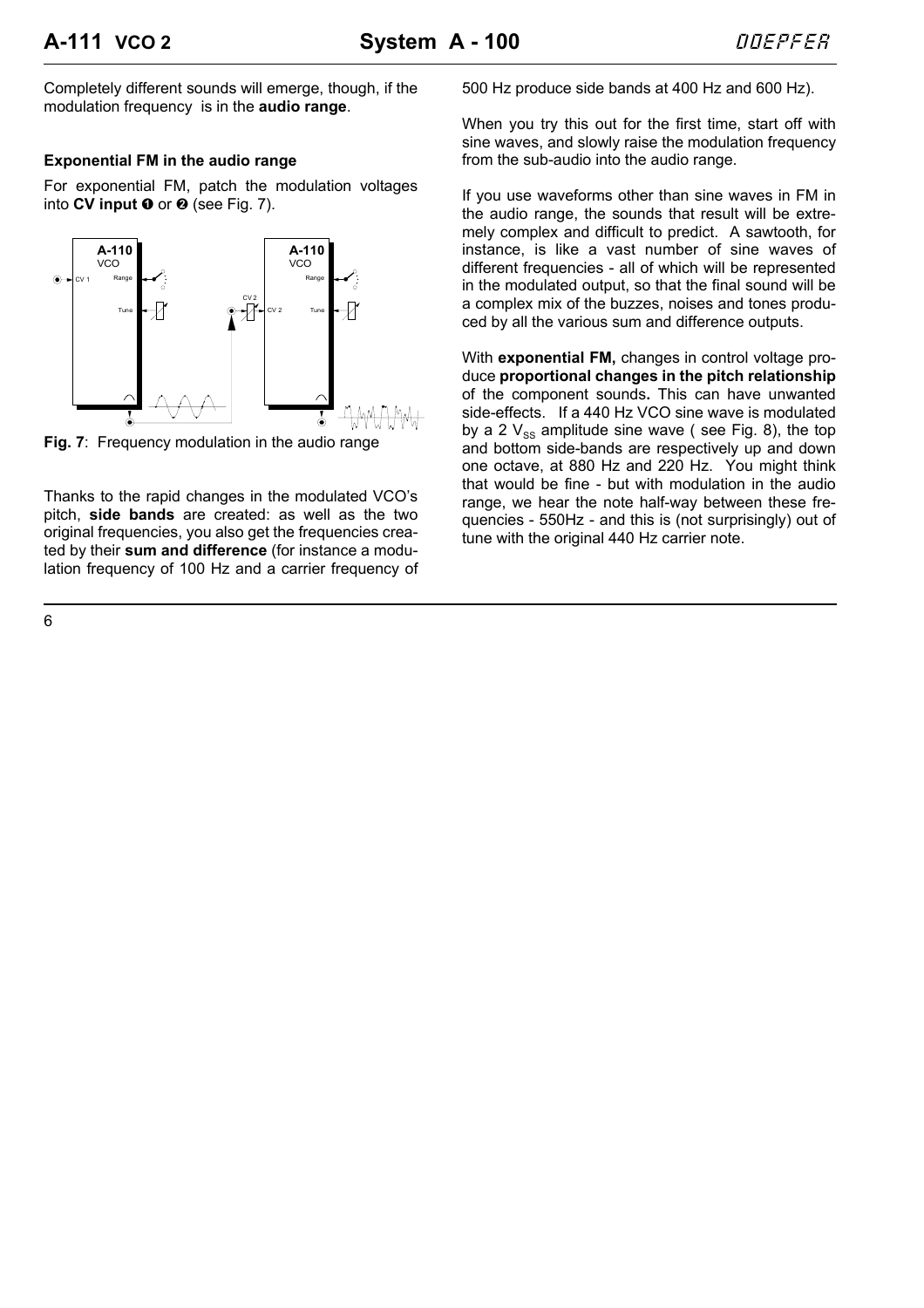

**Fig. 8**: Exponential FM in the audio range

Whenever you change pitch using exponential FM, the inevitable side effect of the change will be an unplanned and usually un-musical change in the relative pitch of the components of the sound.

If the side-effects of exponential FM aren't wanted, then you need to use the linear FM input on the A-111.

### **Linear FM in the audio range**

Linear FM is now one of the standard building blocks of synthesis. Especially after the introduction and instant success of the Yamaha DX 7, in the early 80s, linear FM was hugely popular throughout the world, and is partly what people are referring to when they talk about 'digital' sounds. After being superceded in popularity by 'sample & synthesis' technology in the late 80s - and analog or analog-like instruments in the 90s - it is now appreciated again as a very useful source of timbres.

With linear FM, changes in control voltage produce **proportional changes in pitch, not in octaves**. It's a Hz/V rather than V/octave response.

This time, if you modulate a 440 Hz sine wave with a 220 Hz sine wave, the side-bands created will be at 220Hz and 660 Hz, and so the pitch at which we hear the modulated signal (halfway between 220 Hz and 660 Hz) will be 440 Hz - and thus **in perfect tune with the original carrier frequency**.

The relationship between the **carrier frequency f**<sub>c</sub> and **modulator frequency**  $f_M$  **is crucial to the timbre.** 

With **identical frequencies** for carrier and modulator, you end up with a timbre which is like a sawtooth put through a low pass filter (see Fig. 9 on page 8).

With a modulator frequency double the carrier frequency, you end up with something very like a pulse wave (see Fig. 10 on page 8).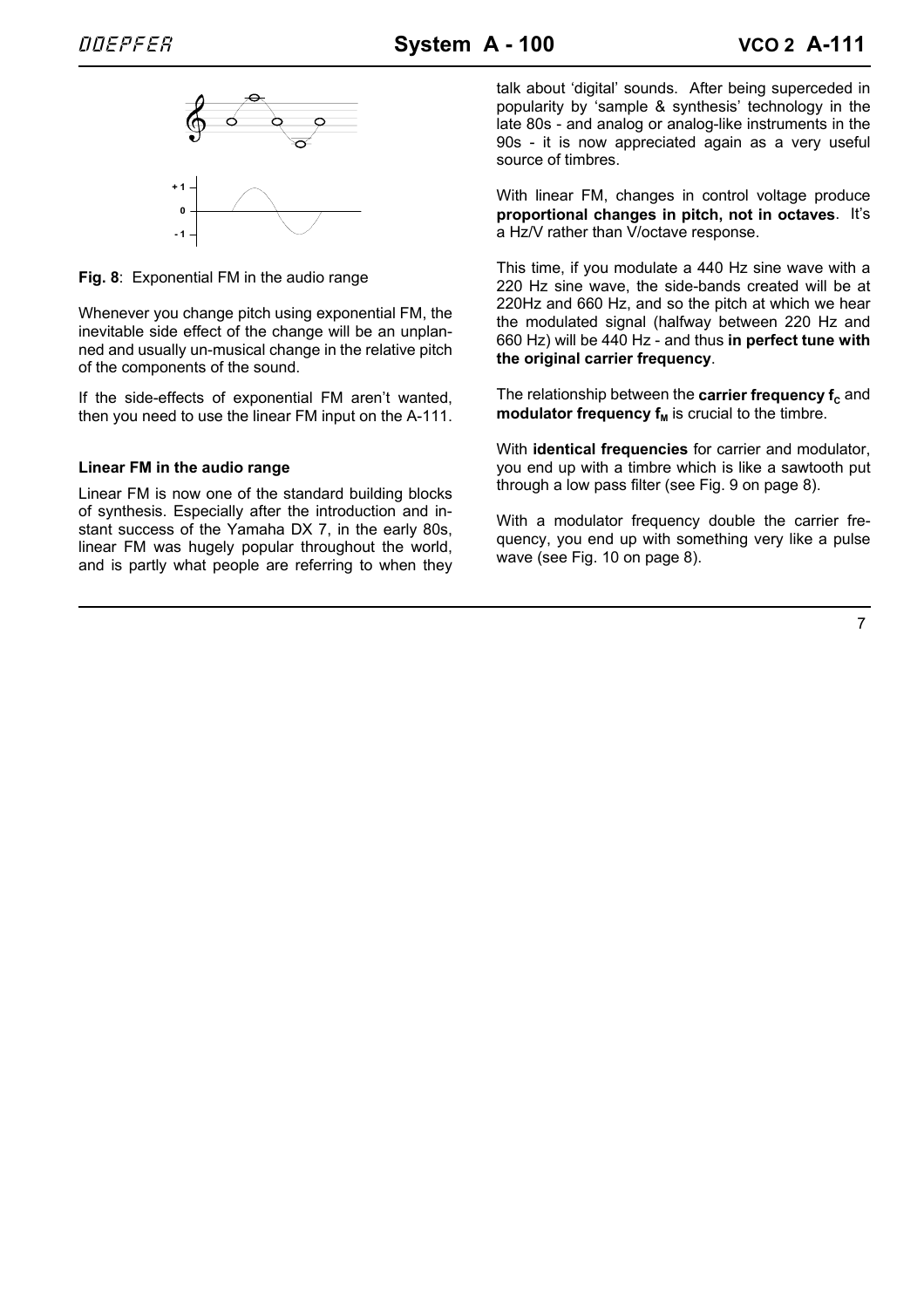

**Fig. 9**:  $f_M = f_C$  **Fig. 10**:  $f_M = 2 \times f_C$ 

If you choose non-related frequencies for the carrier and modulator, you can produce all sorts of vocal-like sounds, and radio interference imitations (see Fig. 11).

The results can be surprising, as just a tiny change in frequency can produce a drastic timbral alteration or effect (compare Fig. 10 with Fig. 12).



**Fig. 11**:  $f_M = 3.3 \times f_C$  **Fig. 12**:  $f_M = 2.05 \times f_C$ 

The other important influence on the end result is the intensity of the modulation - in other words, how high the Linear FM control  $\oslash$  is set.

## **3.3 Synchronisation**

What synchronisation means in this context is that the waveform of one VCO ('slave') is locked to the waveform of another ('master'), by connecting the audio out of the master VCO to the sync input of the slave.

In the A-111 two types of synchronisation are available: "**Hard Sync**" and "**Soft Sync**". There are accordingly **two Sync input sockets** ( $\odot$  and  $\odot$ ).

### **Hard sync**

Consider the following example (see Fig. 13 on page 9), in which the slave VCO is a triangle wave, and the master VCO is a rectangle wave. The waveform of the triangle wave changes direction every time the rectangle wave hits a rising or falling edge.

If the master VCO's frequency  $f_M$  is bigger than the slave VCO's  $f_s$ , then the slave's frequency is increased, to match the master exactly (see Fig. 13a: the 'synced' triangle wave  $T<sub>P</sub>$  's cycle is exactly equal to the cycle of the master VCO  $T_M$ ).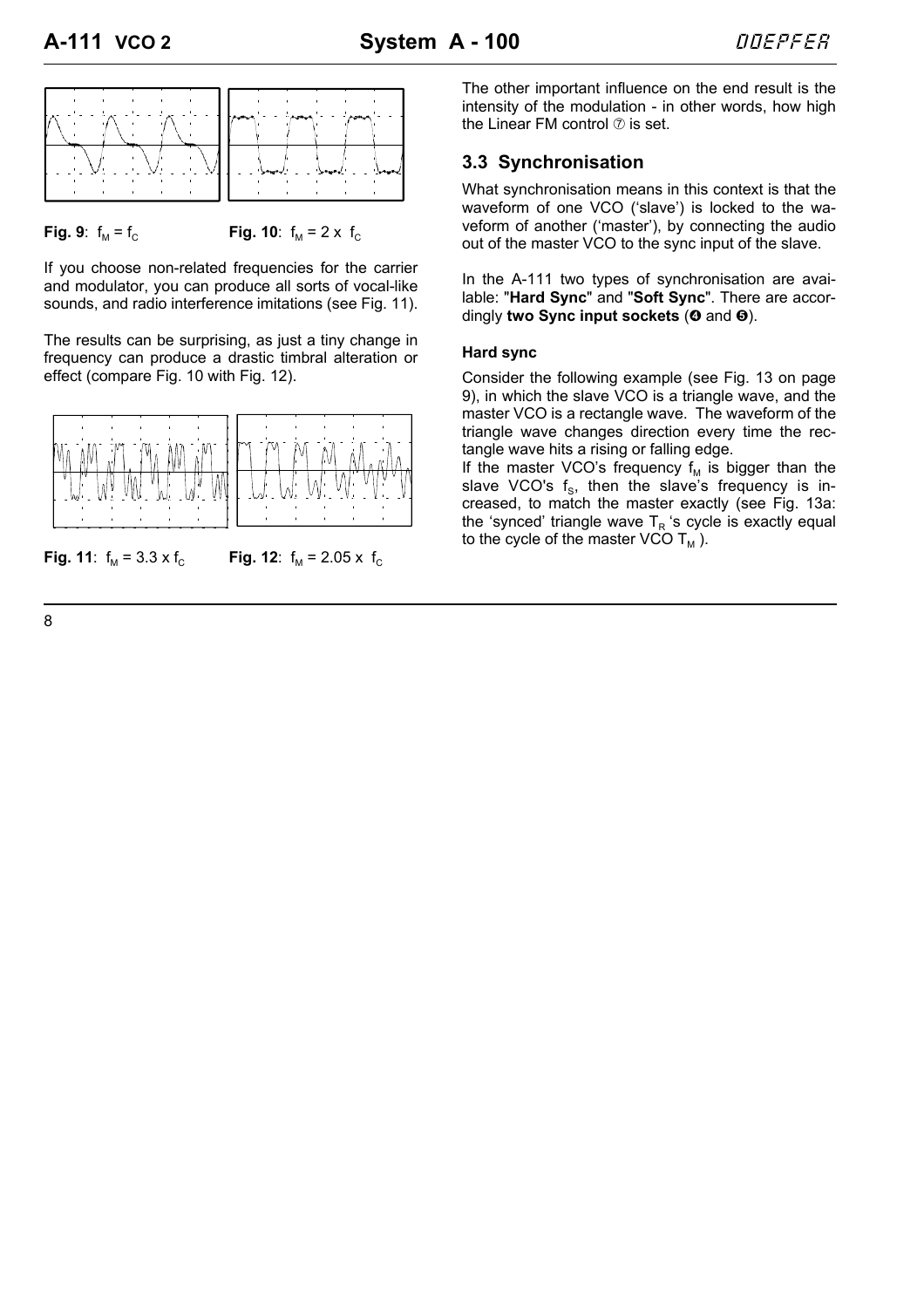If it's the other way round, and the slave is at a higher frequency than the master ( $f_M < f_S$ ) then it still follows the master's frequency (Fig. 13 b: the slave's cycle  $T_{\rm B}$ matches the master VCO's cycle), but the waveform is also actually altered by the changes in direction the master imposes on it. Harmonic sidebands are created, which can produce interesting timbral changes.

The way Hard Sync is implemented on the A-111 differs from the system on the A-110 standard VCO, which imposes a change of direction on the slave only at every other edge of the master waveform. Because the A-111 master sends a change to the slave at its positive as well as negative edges, when the slave frequency is higher than the master  $(f_M < f_S)$  the process produces richer side bands, and more interesting timbres.



**Fig. 13**: Hard sync on the A-111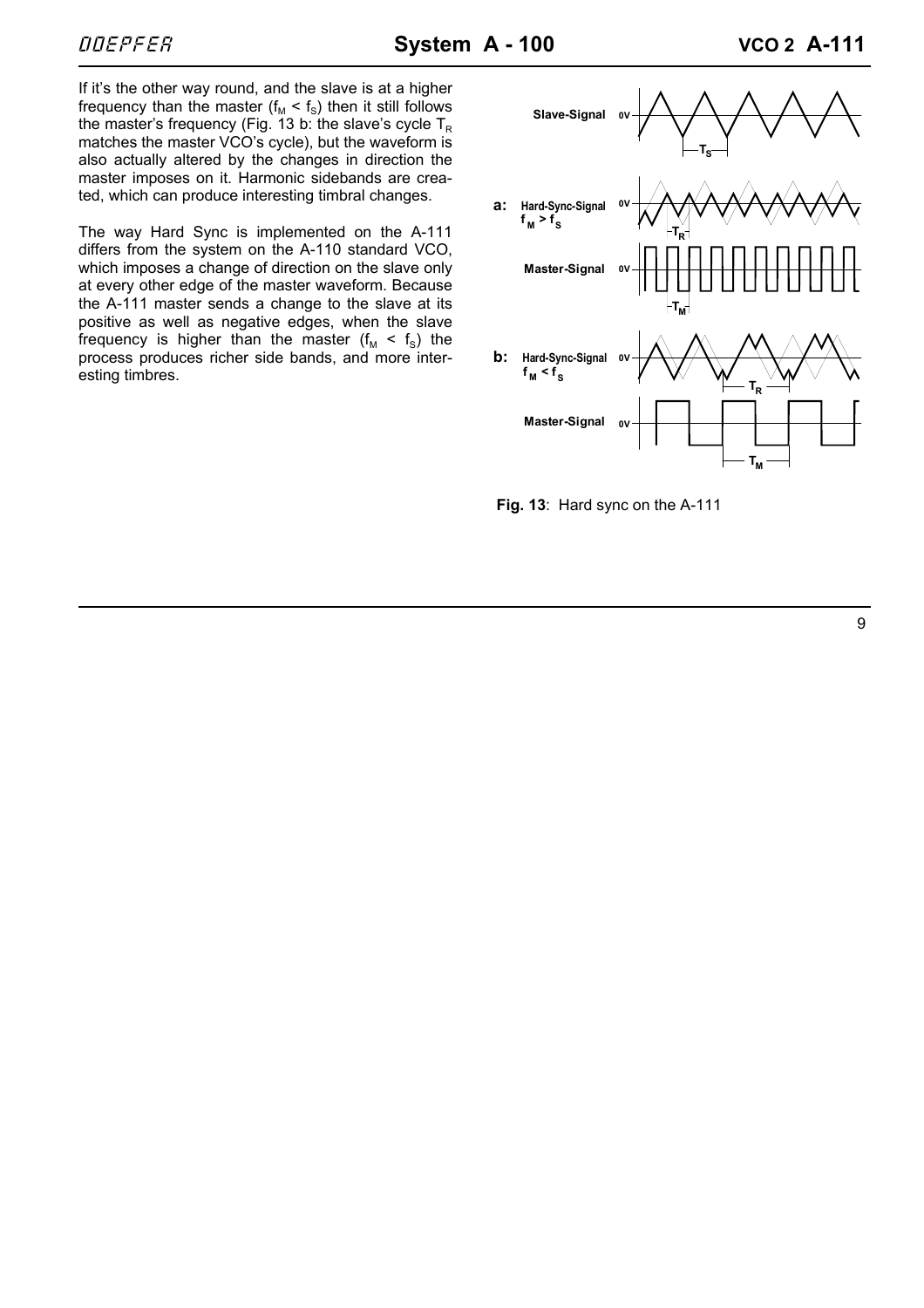## **Soft Sync**

In contrast with hard sync, soft sync produces **no change in the waveform** of the slave VCO. The master VCO simply forces the slave's waveform direction changes to match its own.

That simply means that the **slave VCO's frequency**  $f_s$  is increased, to become an **exact multiple of the master VCO's**.

In fig. 14 you can see that the frequency of the 'synced' triangle wave  $f_R$  is forced into being exactly double that of the master VCO  $f_M$  (or, to put it another way: cycle  $T_M$  is twice the length of cycle  $T_R$ ).

Soft Sync, because there is no change in the slave's actual waveform shape, can't produce timbral variations. What it does instead is to lock **two or preferably more oscillators into a perfect harmonic relation**, to produce a particular sort of timbre.



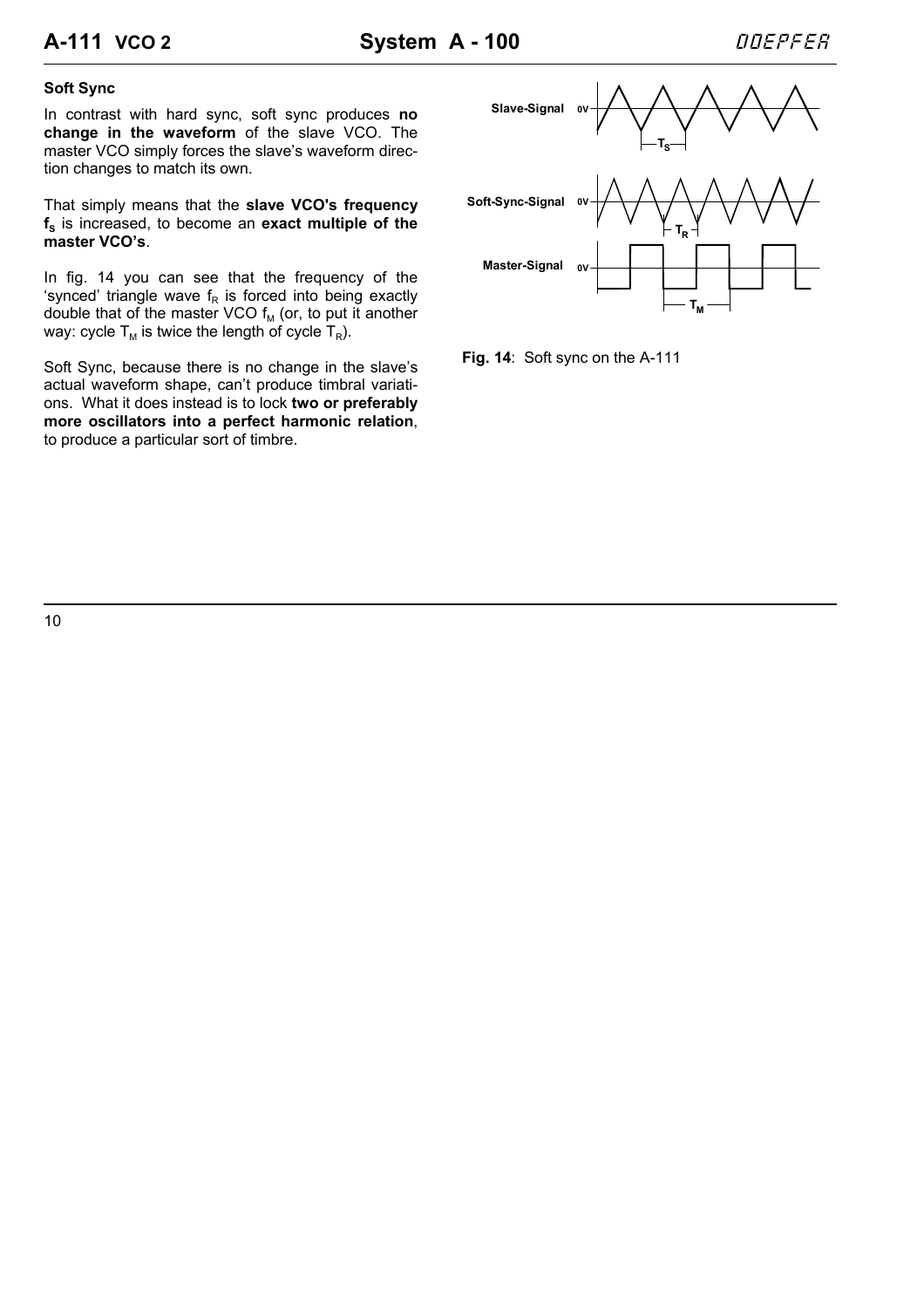# **4. Controls**

## 1 **Range**

**Footage** (the octave of the fundamental) is controlled with this knob. Seven settings are available, covering a very wide frequency range.

## 2 **Tune •** 3 **Fine**

Use these two controls to tune the VCO. The Tune control 2 is for **coarse tuning**, and can alter the VCO's frequency roughly  $\pm$  1/2 octave. The Fine control 3 is for **fine tuning**.

For total accuracy, an electronic tuner is recommended.

If two or more oscillators are controlled by the same control voltages, and set to the same footage, you can use the Fine knob to de-tune one or more of the oscillators relative to each other. This can produce vibrato and chorus-like effects, perfect for soundscapes and generally rich timbres.

# 4 **CV 2**

The **pitch of the VCO** is controlled by the voltages present at inputs  $\bullet$  and  $\bullet$ . The level of CV input  $\bullet$  can be controlled with the **Attenuator**  $\Phi$ .

# 5 **PW**

Use control 5 to adjust the **pulse width** of the rectangle wave which is output at socket  $\Phi$  (see fig. 2) in chapter 3.1).

# 6 **PCV**

The pulse width of the rectangle wave can also be altered or modulated by voltage control (see chapter 6, User examples). Patch a CV in at input  $\odot$  and adjust its level with the **attenuator** 6.

# 7 **Lin. FM**

Use **attenuator**  $\oslash$  to adjust the **amplitude** of the **linear FM signal** patched into socket **❸**.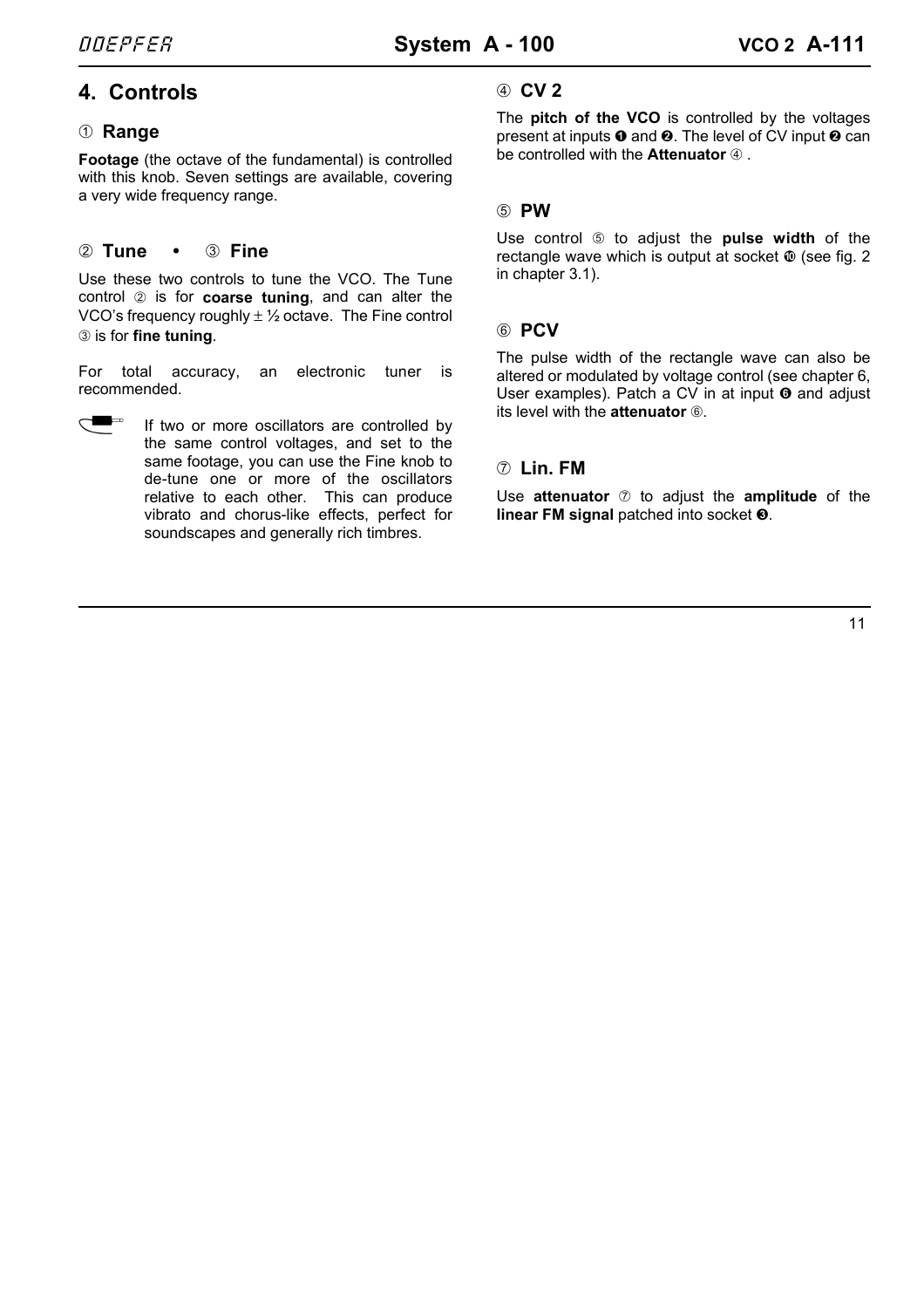# **5. In- / Outputs**

## **a** CV 1 • **a** CV 2

Sockets **0** and **0** are the **voltage control inputs** for controlling **VCO pitch**. The voltages at these inputs are summed. Input  $\bullet$  is set to exactly 1 V/octave, and is normally used for pitch control - for instance from a MIDI-CV interface, controller keyboard with 1V/octave output, or the CV output from an MAQ 16/3 sequencer.

Additionally there is an internal CV input with 1V/ octave connected to CV of the **system bus.** This signal (for instance the CV from a keyboard via a Bus Access module A-185), additionally controls the pitch of the VCO.

 $\mathbb{R}$  If you are planning not to use the system bus CV - ie. if there's no CV signal being sent to the bus - you should disconnect the bus from the module, by removing jumper **J1** (at the top right of the main circuit board on the A-111, underneath the ribbon cable - see chapter 7, Appendix). If you don't, there's the possibility of interference, caused by the system bus CV line acting as an aerial. If you should later want to use the system bus CV, then simply re-install the jumper.

Input  $\odot$  is used for **exponential FM** in the sub-audio as well as the audio range; the level of its signal sent to the VCO is controlled by attenuator  $@.$ 

# § **Lin. FM**

Socket  $\odot$  is the Linear FM input. Level is controlled by attenuator  $\oslash$ .

**H** This input is only suitable for modulation in the audio range (> 50 Hz), because with lower frequencies there is the possibility of pitch instability.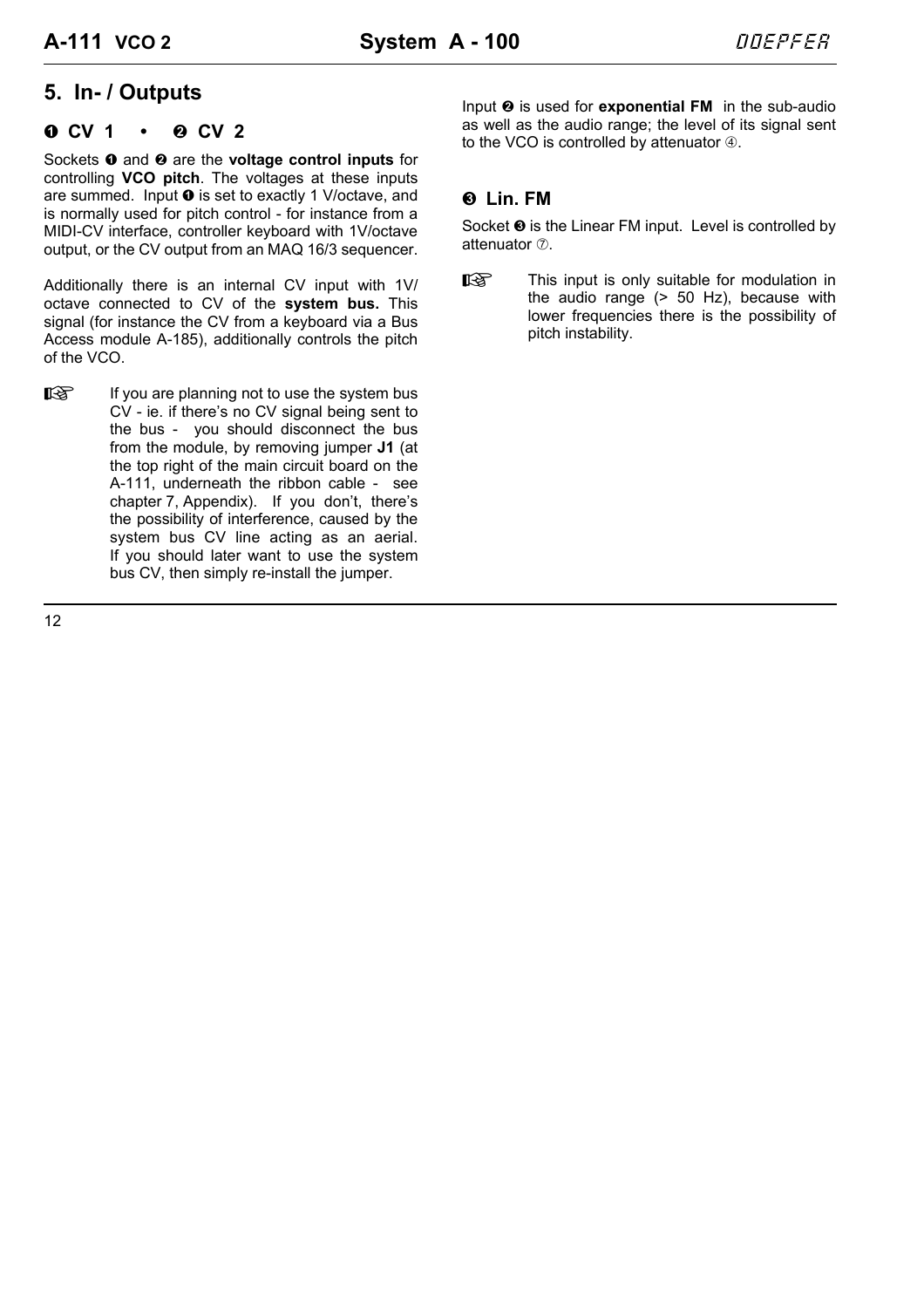# \$ **H-Sync •** % **S-Sync**

Sockets  $\bullet$  and  $\bullet$  are the synchronisation inputs. Socket  $\odot$  is for **hard sync**, and socket  $\odot$  for **soft sync**.

# & **PCV**

Socket  $\Theta$  is the **pulse width** voltage control input socket for the VCO's rectangle wave. The level of voltage can be adjusted with attenuator 6. Fig. 15 shows pulse width modulation with an LFO.

## $\mathbf{0}$   $\Box \cdot \mathbf{0}$   $\wedge \cdot \mathbf{0}$   $\wedge \cdot \mathbf{0}$   $\wedge$

Sockets  $\odot$  to  $\odot$  are the VCO outputs, each sending out a different waveform: **rectangle wave** ( $\odot$ ), **sawtooth** ( $\odot$ ), **triangle** ( $\odot$ ) and **sine wave** ( $\odot$ ).

The frequency of the waveforms at outputs  $\bullet$  to  $\bullet$  is always the same for all.



**Fig. 15**: Modulation of pulse width by an LFO